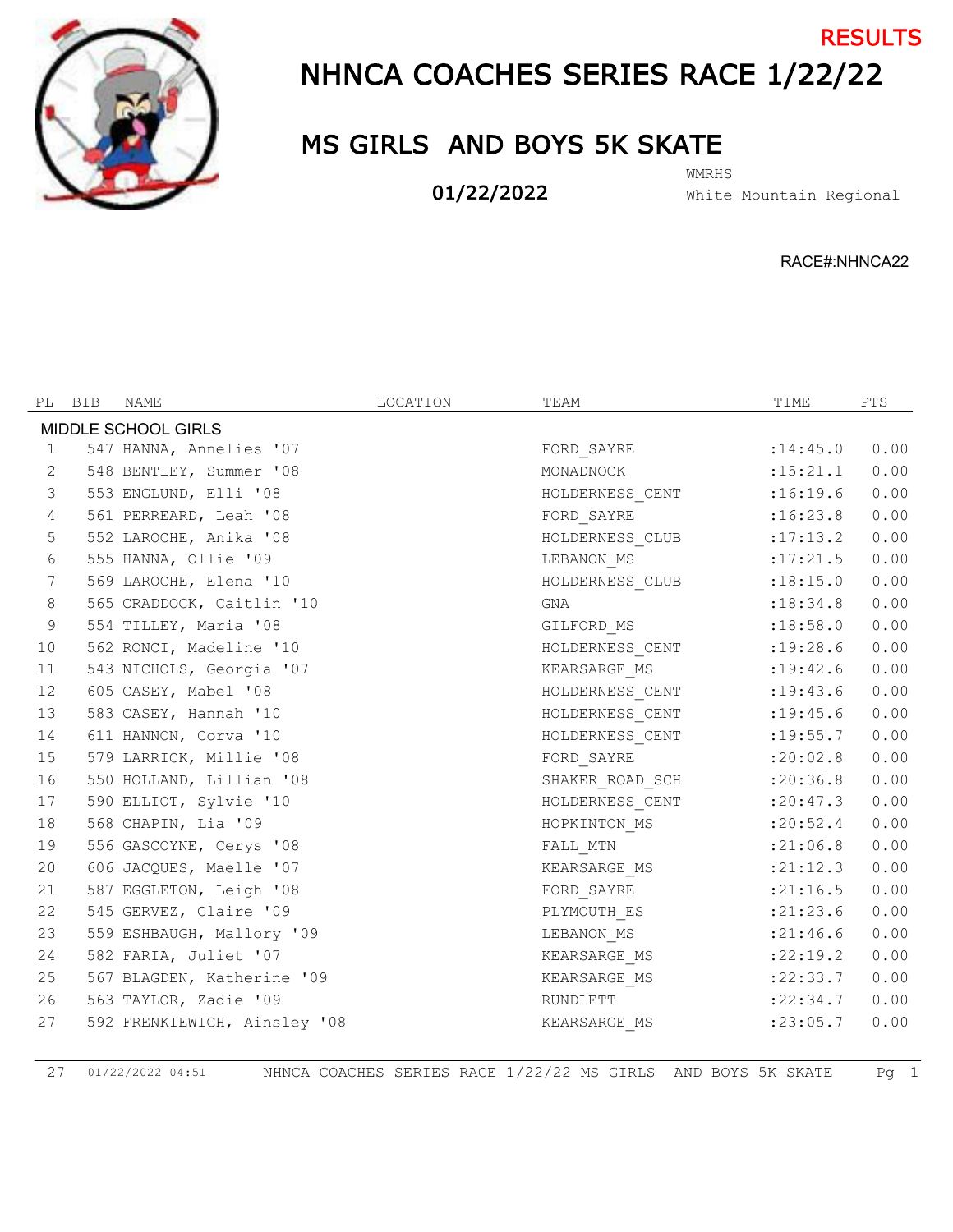|    | PL BIB | NAME                         | LOCATION | TEAM                     | TIME       | PTS  |
|----|--------|------------------------------|----------|--------------------------|------------|------|
|    |        | <b>MIDDLE SCHOOL GIRLS</b>   |          |                          |            |      |
| 28 |        | 573 RANCOURT, Harper '08     |          | LEBANON MS               | : 23: 53.5 | 0.00 |
| 29 |        | 576 MCHUGH, Clara '08        |          | RUNDLETT                 | : 23: 59.9 | 0.00 |
| 30 |        | 564 WAKEFIELD, Johanna '08   |          | PLYMOUTH_ES              | : 24:16.9  | 0.00 |
| 31 |        | 584 DAPICE, Bea '09          |          | HOPKINTON_MS             | : 24:34.9  | 0.00 |
| 32 |        | 581 STROUD, Addison '10      |          | GILFORD_MS               | : 24:37.1  | 0.00 |
| 33 |        | 589 POOLE, Abby '09          |          | RUNDLETT                 | : 24:50.3  | 0.00 |
| 34 |        | 601 CARLSON, Maddie '07      |          | KEENE_MS                 | : 24:53.6  | 0.00 |
| 35 |        | 580 GALVIN, Grace '10        |          | PLYMOUTH ES              | :25:21.0   | 0.00 |
| 36 |        | 570 GASCOYNE, Emma '10       |          | FALL_MTN                 | : 25: 24.6 | 0.00 |
| 37 |        | 544 BURNELL, Jenna '09       |          | KENNETT_MS               | : 25:57.6  | 0.00 |
| 38 |        | 577 GALLAGHER, Amelia '08    |          | LEBANON_MS               | :25:58.0   | 0.00 |
| 39 |        | 620 LANE, Maddie '09         |          | HOPKINTON MS             | :26:23.6   | 0.00 |
| 40 |        | 625 SPRAGUE, Ellis '10       |          | KEARSARGE MS             | :26:48.3   | 0.00 |
| 41 |        | 588 ALDRICH, Eden '08        |          | LEBANON MS               | :26:49.3   | 0.00 |
| 42 |        | 622 DUFFY, Madison '08       |          | RUNDLETT                 | : 27:01.4  | 0.00 |
| 43 |        | 574 RICHARDSON, Avery '09    |          | FALL MTN                 | : 27:05.2  | 0.00 |
| 44 |        | 595 ECKHARDT, Tess '10       |          | GILFORD_MS               | : 27:12.6  | 0.00 |
| 45 |        | 614 AFFLERBACH, Rose '09     |          | HOPKINTON MS             | : 27: 22.3 | 0.00 |
| 46 |        | 615 KOMOREK, Bella '08       |          | RUNDLETT                 | : 27:38.4  | 0.00 |
| 47 |        | 542 AVERY, Tessa '08         |          | AMHERST_MS               | : 27:44.5  | 0.00 |
| 48 |        | 623 BABILONIA, Andrea '07    |          | PLYMOUTH ES              | : 28:16.5  | 0.00 |
| 49 |        | 634 CLENDENNING, Audrey '09  |          | RUNDLETT                 | : 28:34.2  | 0.00 |
| 50 |        | 560 ROSSO, Evie '09          |          | SHAKER_ROAD_SCH          | : 28:46.3  | 0.00 |
| 51 |        | 594 CHEWNING, Lena '08       |          | LEBANON MS               | : 28:50.3  | 0.00 |
| 52 |        | 627 THOMPSON, Elizabeth '08  |          | RUNDLETT                 | : 29:12.2  | 0.00 |
| 53 |        | 575 FAY, Shannon '09         |          | KENNETT_MS               | : 29: 43.0 | 0.00 |
| 54 |        | 619 GUALTIERI, Gianna '08    |          | RUNDLETT                 | : 29:54.9  | 0.00 |
| 55 |        | 602 GRANT, Zoe '10           |          | ILMS                     | :30:08.8   | 0.00 |
| 56 |        | 608 LABOMBARD, Elizabeth '08 |          | RUNDLETT                 | :30:33.3   | 0.00 |
| 57 |        | 549 BAILEY, Isabella '09     |          | KINGSWOOD                | :31:03.1   | 0.00 |
| 58 |        | 630 STREETER, Brynna '08     |          | DERRYFIELD               | :31:42.2   | 0.00 |
| 59 |        | 633 STEINBERG, Rowan '09     |          | RUNDLETT                 | :31:48.3   | 0.00 |
| 60 |        | 616 CARBONE, Maya '09        |          | FALL MTN                 | :31:57.1   | 0.00 |
| 61 |        | 624 CLAY, Skylar '07         |          | HOPKINTON MS :33:02.6    |            | 0.00 |
| 62 |        | 610 DEEGAN, Haley '10        |          | KEARSARGE MS             | :33:45.6   | 0.00 |
| 63 |        | 635 MESSENGER, Beatrice '10  |          | RUNDLETT                 | :33:45.8   | 0.00 |
| 64 |        | 628 BROOKS, Clara '09        |          | HOPKINTON MS             | :33:56.7   | 0.00 |
| 65 |        | 604 LANE, Autumn '09         |          | PLYMOUTH ES              | :34:06.1   | 0.00 |
| 66 |        | 596 CHIPMAN, Ryley '09       |          | SHAKER_ROAD_SCH :34:33.7 |            | 0.00 |
| 67 |        | 599 WAKEFIELD, Emelia '10    |          | PLYMOUTH ES              | :34:38.4   | 0.00 |
| 68 |        | 621 MENTH, Alivia '08        |          | PLYMOUTH ES              | :37:59.8   | 0.00 |
| 69 |        | 586 WARECKI, Amelia '08      |          | AMHERST_MS               | :41:42.8   | 0.00 |
| 70 |        | 571 LARMIE, Aubrey '08       |          | KINGSWOOD                | :48:36.5   | 0.00 |
|    |        |                              |          |                          |            |      |

01/22/2022 04:51 NHNCA COACHES SERIES RACE 1/22/22 MS GIRLS AND BOYS 5K SKATE Pg 2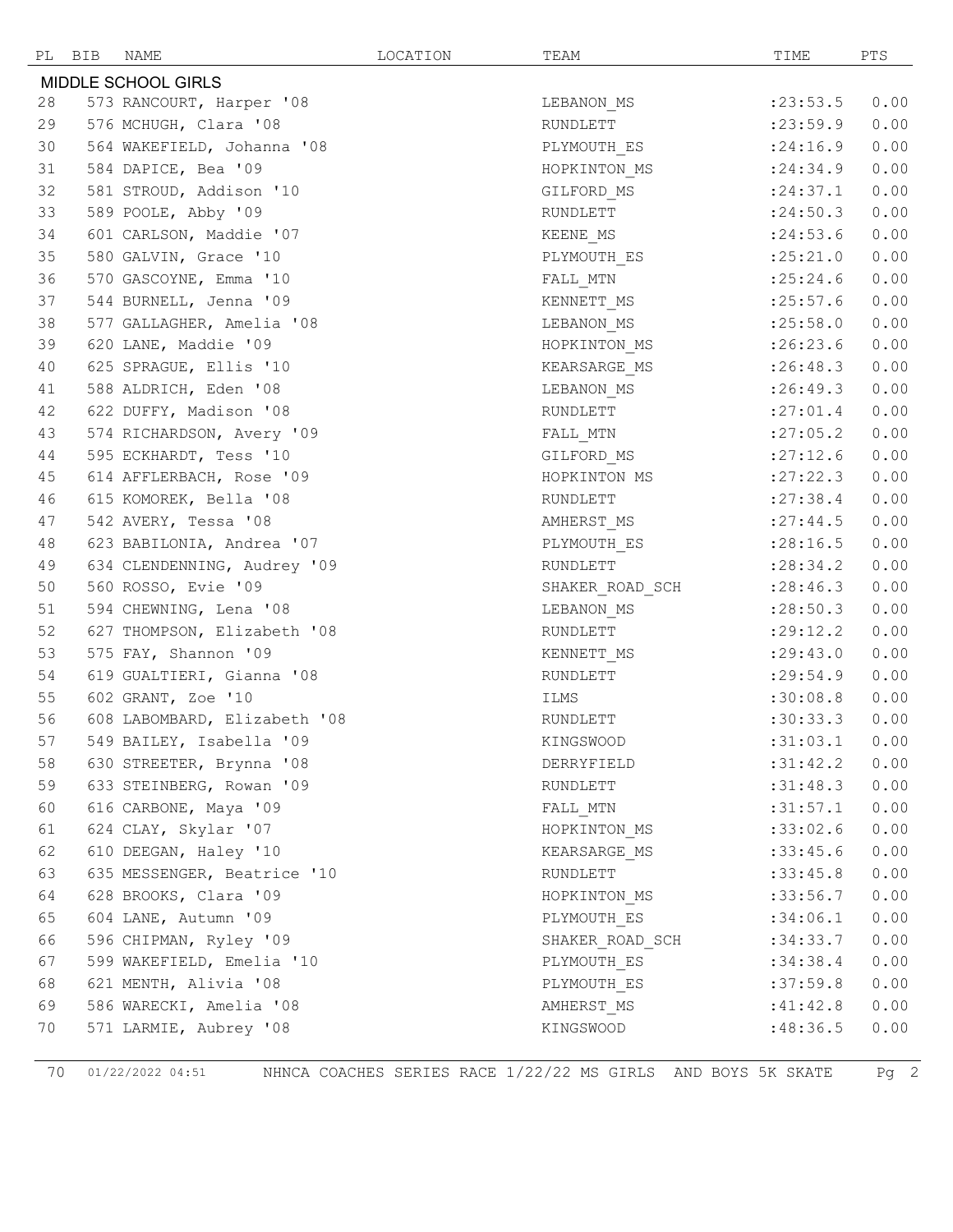|              | PL BIB | NAME                        | LOCATION | TEAM            | TIME       | PTS  |
|--------------|--------|-----------------------------|----------|-----------------|------------|------|
|              | 70     |                             |          |                 |            |      |
|              |        | MIDDLE SCHOOL BOYS          |          |                 |            |      |
| $\mathbf{1}$ |        | 645 CRADDOCK, Timothy '08   |          | GNA             | : 14:54.7  | 0.00 |
| 2            |        | 644 AYOTTE, Dean '08        |          | RUNDLETT        | :15:00.7   | 0.00 |
| 3            |        | 649 STURTZ, Sully '07       |          | KEENE MS        | :15:00.9   | 0.00 |
| 4            |        | 648 GOODWIN, Angelo '07     |          | LEBANON MS      | : 15: 13.4 | 0.00 |
| 5            |        | 653 KITCHEL, Liam '07       |          | FORD SAYRE      | : 15:16.5  | 0.00 |
| 6            |        | 650 BENTLEY, Jed '08        |          | MONADNOCK       | :15:27.2   | 0.00 |
| 7            |        | 659 MASTERSON, Tomas '08    |          | FORD SAYRE      | : 15:58.8  | 0.00 |
| 8            |        | 652 WHITWORTH, Fim '09      |          | HOLDERNESS_CENT | :16:37.4   | 0.00 |
| 9            |        | 642 NORTHCOTT, Matthew '09  |          | FALL MTN        | :16:43.9   | 0.00 |
| 10           |        | 683 MEHRA, Safir '07        |          | FORD SAYRE      | :18:07.4   | 0.00 |
| 11           |        | 664 EKSTROM, Bridger '10    |          | HOLDERNESS_CENT | :18:39.7   | 0.00 |
| 12           |        | 655 WALKER, David '08       |          | ILMS            | : 19: 15.2 | 0.00 |
| 13           |        | 681 SUTHERLAND, George '09  |          | HOLDERNESS CENT | :19:25.2   | 0.00 |
| 14           |        | 651 STEPP, Ned '08          |          | KEARSARGE MS    | :19:27.8   | 0.00 |
| 15           |        | 671 YUST, Henry '10         |          | HOLDERNESS CENT | :19:52.1   | 0.00 |
| 16           |        | 677 GREGORY, Evan '08       |          | HOPKINTON MS    | :20:22.6   | 0.00 |
| 17           |        | 679 RENDAHL, John '06       |          | LEBANON_MS      | : 21: 13.5 | 0.00 |
| 18           |        | 678 LEWIS, Ben '08          |          | LEBANON MS      | : 21:15.8  | 0.00 |
| 19           |        | 658 TETU, Lucus '09         |          | FALL_MTN        | : 21: 37.1 | 0.00 |
| 20           |        | 641 STOKLOZA, Zealand '08   |          | PLYMOUTH ES     | : 21:56.7  | 0.00 |
| 21           |        | 708 CHRISTIE, Koen '09      |          | LEBANON MS      | : 21:58.1  | 0.00 |
| 22           |        | 660 LANE, Collin '07        |          | PLYMOUTH ES     | : 21:58.8  | 0.00 |
| 23           |        | 654 MYLES, Stinson '08      |          | WHITE_MTNS. MS  | :22:05.7   | 0.00 |
| 24           |        | 643 ROBERTS, Hunter '09     |          | JBES MS         | : 22: 15.9 | 0.00 |
| 25           |        | 685 HERRING, Samuel '08     |          | LEBANON_MS      | :22:42.0   | 0.00 |
| 26           |        | 701 SMITH, Alister '08      |          | LEBANON MS      | :22:49.0   | 0.00 |
| 27           |        | 668 NEWBERY, William '08    |          | SHAKER_ROAD_SCH | : 23: 22.5 | 0.00 |
| 28           |        | 647 CLARNER, Andrew '09     |          | HOPKINTON MS    | : 23: 28.5 | 0.00 |
| 29           |        | 720 TRUEBE, Theodore '08    |          | DERRYFIELD      | : 23: 52.1 | 0.00 |
| 30           |        | 705 GARCIA, Josh '08        |          | LEBANON MS      | : 24:11.3  | 0.00 |
| 31           |        | 706 CORBETT, William '08    |          | RUNDLETT        | : 24:19.9  | 0.00 |
| 32           |        | 667 CLENDENNING, Elliot '07 |          | RUNDLETT        | : 24:22.4  | 0.00 |
| 33           |        | 698 FRENKIEWICH, Kelby '10  |          | KEARSARGE MS    | : 25: 33.4 | 0.00 |
| 34           |        | 692 RAMOS-GLEW, Calvin '08  |          | LEBANON MS      | : 25: 41.8 | 0.00 |
| 35           |        | 722 KERWIN, Thomas '09      |          | DERRYFIELD      | :26:02.3   | 0.00 |
| 36           |        | 684 DRUZBA, Harper '08      |          | RUNDLETT        | :26:07.2   | 0.00 |
| 37           |        | 712 BERNSDEN, Andrew '09    |          | LEBANON_MS      | :26:17.0   | 0.00 |
| 38           |        | 724 HARMON, Ethan '09       |          | RUNDLETT        | :26:32.8   | 0.00 |
| 39           |        | 696 ANDERSON, Evan '10      |          | RUNDLETT        | :26:51.7   | 0.00 |
| 40           |        | 676 PRIBBLE, Thomas '09     |          | JBES MS         | :26:57.2   | 0.00 |
| 41           |        | 646 BERNIER, Ayden '08      |          | KINGSWOOD       | :29:08.1   | 0.00 |
| 42           |        | 715 HERMANSON, Ollie '08    |          | LEBANON MS      | : 29: 45.7 | 0.00 |

01/22/2022 04:51 NHNCA COACHES SERIES RACE 1/22/22 MS GIRLS AND BOYS 5K SKATE Pg 3